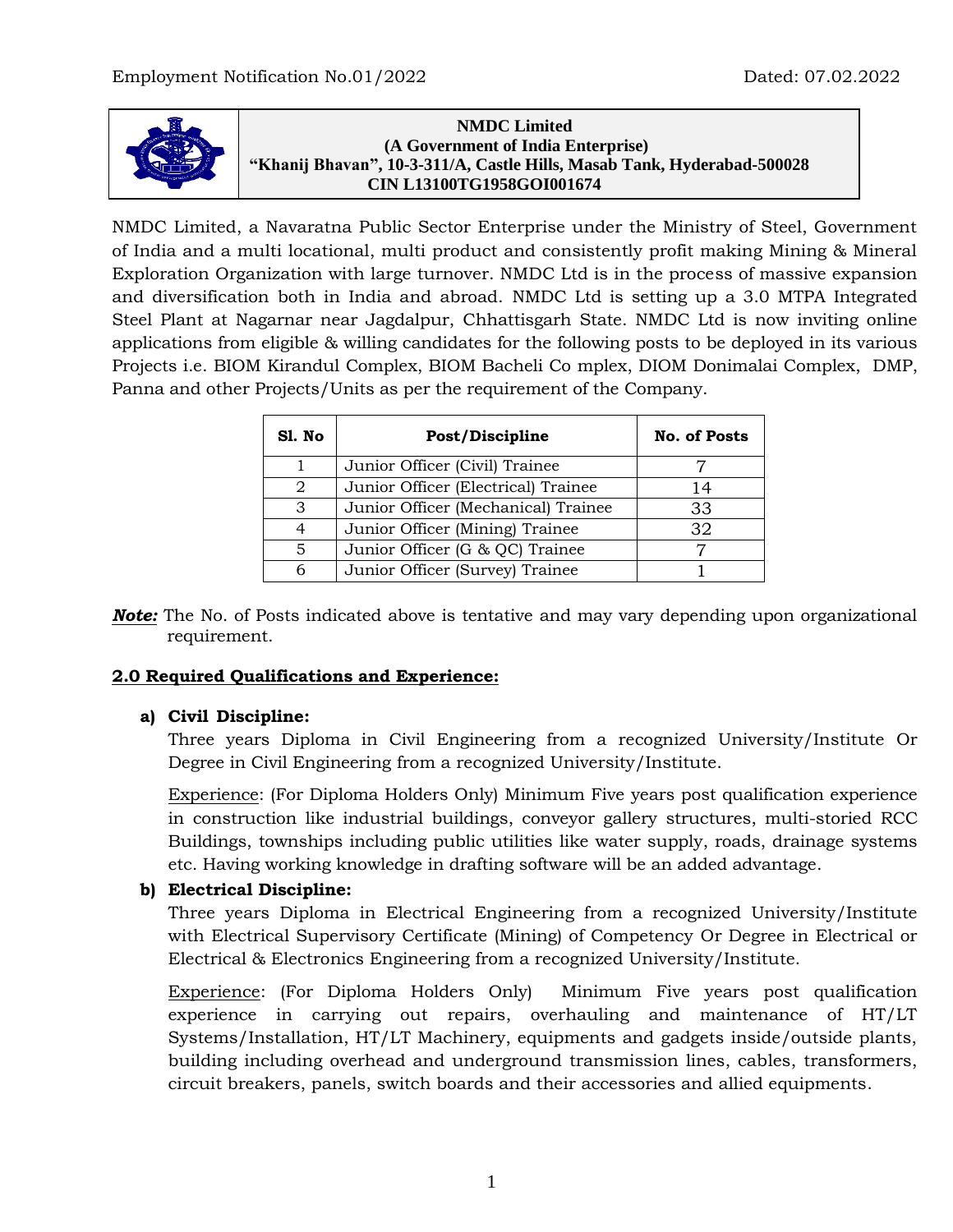### **c) Mechanical Discipline:**

Three years Diploma in Mechanical Engineering from a recognized University/Institute Or Degree in Mechanical Engineering from a recognized University/Institute.

Experience: (For Diploma Holders Only) Minimum Five years post qualification experience in maintenance, repairs & operation of Heavy Earth Moving Equipments like Diesel and Electrical Shovel, Dumpers, Dozers, Drills and Plant Machinery.

## **d) Mining Discipline:**

Three years Diploma in Mining Engineering from a recognized University/Institute with Foreman's Certificate of Competency to open cast metalliferous mine Or Degree in Mining Engineering from a recognized University/Institute with 2nd Class Mines Manager Certificate of Competency to open cast metalliferous mine.

Experience: (For Diploma Holders Only) Minimum Five years post qualification experience in the relevant field.

### **e) G & QC Discipline:**

M.Sc/M.Sc (Tech)/M.Tech in Geology/Applied Geology/Exploration Geology from a recognized University/Institute.

Experience: One year Post qualification experience in Geological mapping, Sampling in Mining or related industry.

### **f) Survey Discipline :**

Three years Diploma in Mining (Or) Diploma in Mines & Mine Surveying with Mine Surveyor's Certificate of Competency under MMR.

Experience: Five years Post qualification experience in open cast Metal Mines as 'Surveyor' using survey instruments like Digital levels, Theodolites, Total Stations, DGPS etc.

# **3.0 I) Maximum Age**: **32 YEARS**

Upper age limit is relaxable upto 5 years for SC/STs and 3 years for OBCs (Non-Creamy Layer) and as per Govt. Guidelines for PwBDs/Ex. Servicemen. For Departmental candidates (NMDC) age relaxation will be given up to 15 years.

**3.0 II) Stipend:** Candidates selected for the Junior Officer (Trainee) posts will be placed initially as a "Trainee". The period of training, monthly stipend during the training period and regular pay scales after successful completion of training are as below:

| S1 | Post name                                                          |                    | Training  | <b>Stipend during training</b><br>period | Pay scale<br><b>on</b> |                           |
|----|--------------------------------------------------------------------|--------------------|-----------|------------------------------------------|------------------------|---------------------------|
| No |                                                                    |                    | period    | First 12<br>Months                       | Remaining 06<br>Months | completion<br>of training |
|    | Junior Officer<br>(Civil)                                          | Degree<br>Holders  | 12 Months | $Rs.37,000/-$                            |                        |                           |
|    | 'Electrical<br>/Mechanical<br>/Mining/G&QC<br>(Survey)<br>Trainees | Diploma<br>Holders | 18 Months | $Rs.37,000/-$                            | Rs.38,000/-            | Rs. 37000-<br>130000      |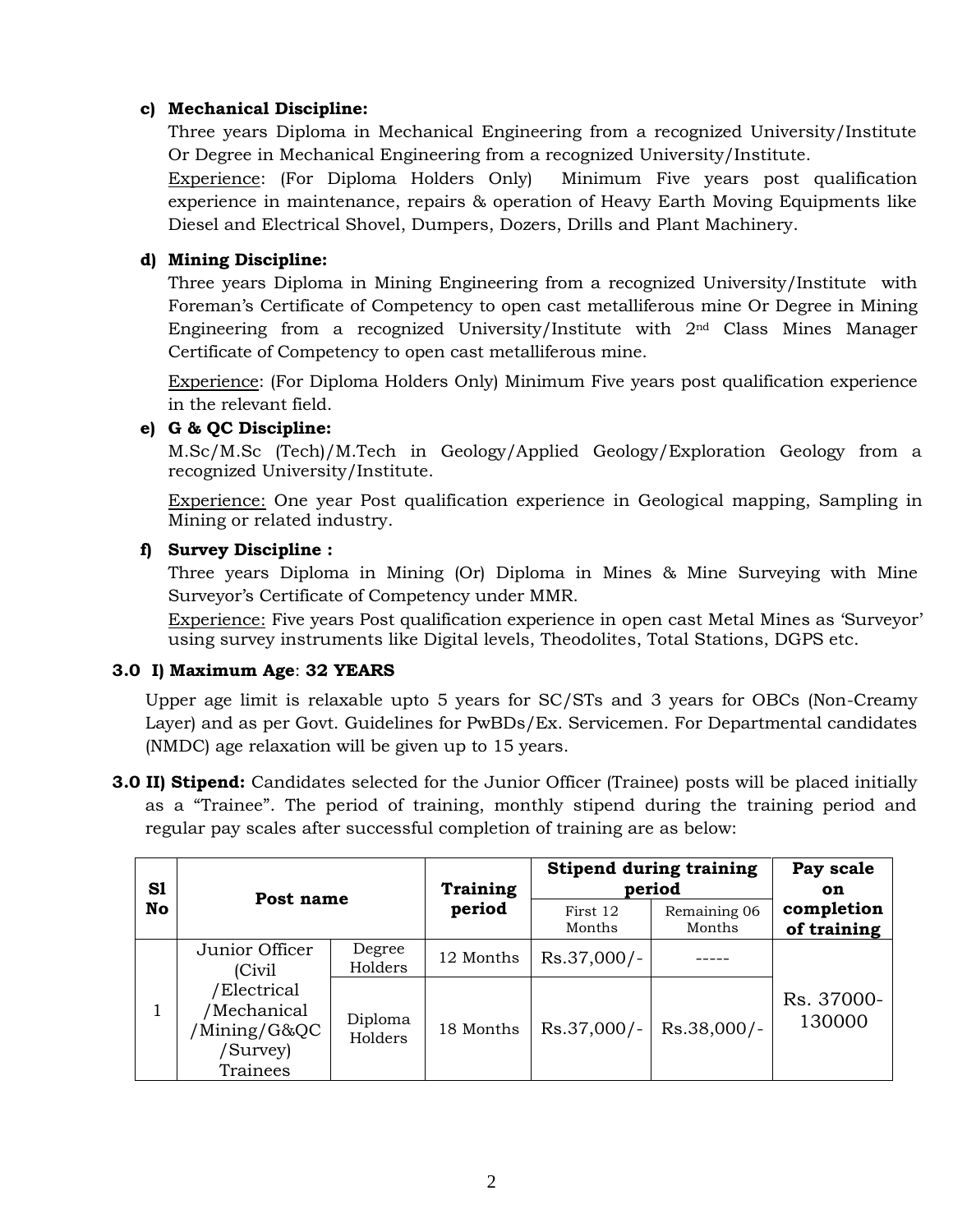#### **4.0 Number of Posts and Reservation**

| S1.<br>No | Cadre      | No. of<br><b>Posts</b> | <b>SC</b>       | <b>ST</b>      | <b>OBC</b><br>(NCL) | <b>EWS</b> | <b>UR</b> | Identified type of<br>disabilities for PwBD                        |  |
|-----------|------------|------------------------|-----------------|----------------|---------------------|------------|-----------|--------------------------------------------------------------------|--|
| 1.        | Civil      | 7                      |                 | ı.             |                     |            | 3         | 1. Deaf and hard of hearing<br>2. Locomotor Disability (*OA, OL)   |  |
| 2.        | Electrical | 14                     | $\overline{2}$  | 1              | $\overline{4}$      |            | 6         | including<br>leprosy<br>cured,<br>dwarfism and acid attack victims |  |
| 3.        | Mechanical | 33                     | 5               | $\overline{2}$ | 9                   | 3          | 14        | 3. Combination of 1 & 2                                            |  |
| 4.        | Mining     | 32                     | 5               | 3              | 9                   | 3          | 12        |                                                                    |  |
| 5.        | G&QC       | 7                      |                 |                | $\overline{2}$      |            | 3         | -                                                                  |  |
| 6.        | Survey     | 1                      | $\qquad \qquad$ |                |                     |            |           |                                                                    |  |

\* OA- One Arm, OL- One Leg

\*\* Four posts are reserved for Persons with Benchmark Disability (PwBD) in Civil, Electrical & Mechanical Disciplines on horizontal basis.

\*\*\* Where the posts specified in this notification are not reserved for a category, a reserved category candidate can also apply provided he/she fulfill the criteria specified for UR category. He/She shall be treated at par with un-reserved category candidates in the selection process.

**5.0 HOW TO APPLY:** Applications will be considered in on-line mode. The candidate has to apply through on-line.

| On-line mode |                                                                                        |  |  |  |  |
|--------------|----------------------------------------------------------------------------------------|--|--|--|--|
| a            | Applicants are required to apply in online mode only through NMDC website              |  |  |  |  |
|              | www.nmdc. co.in (link available on the "Careers" page of the website).                 |  |  |  |  |
|              | The site will be available/activated from 10:00 AM on 07.02.2022 to 11:59 PM on        |  |  |  |  |
|              | 27.02.2022.                                                                            |  |  |  |  |
| $\mathbf b$  | Helpline number $7044599061$ will be available between 10 AM and 6 PM on all           |  |  |  |  |
|              | working days to assist Technical aspect of online mode.                                |  |  |  |  |
| $\mathbf{C}$ | Candidates are required to fill all the details in on-line and upload all the relevant |  |  |  |  |
|              | documents/ certificates as per the requirement of notification.                        |  |  |  |  |
| d            | For detailed notification along with its Annexures for the above posts the             |  |  |  |  |
|              | candidates are advised to visit careers page of NMDC website i.e. www.nmdc.co.in.      |  |  |  |  |
|              | In case of any clarifications, typographical errors or omissions, Corrigendum          |  |  |  |  |
|              | etc. to the notification shall be issued in the above NMDC Website only.               |  |  |  |  |
| e            | Before applying on-line mode candidates are advised to read the instructions of        |  |  |  |  |
|              | Notification carefully and will ensure that they must fulfill the essential            |  |  |  |  |
|              | requirements of the post and other conditions as mentioned in the Employment           |  |  |  |  |
|              | Notification which will be available at NMDC website as mentioned at 5.0(d) above.     |  |  |  |  |
| $\mathbf f$  | An amount of Rs. 250/- (Rupees two hundred and fifty only) is to be paid by all the    |  |  |  |  |
|              | candidates as application fee which is non-refundable.                                 |  |  |  |  |
| g            | belonging to<br>$SC/ST/PwBD/Ex$ -servicemen<br>Candidates<br>categories<br>and         |  |  |  |  |
|              | Departmental Candidates of NMDC Ltd. applying for the post will be exempted from       |  |  |  |  |
|              | paying Application Fee. Proof for fee exemption is to be attached as stated at point   |  |  |  |  |
|              | no. 9.12 (A). In the absence of above certificate or fee payment details his/her       |  |  |  |  |
|              | application will be rejected.                                                          |  |  |  |  |
| h            | The payment can be made by using UPI / Credit card/on-line net banking through         |  |  |  |  |
|              | SBI-Collect using Internet Banking integrated with on-line application. Transaction    |  |  |  |  |
|              | charges, if any, will be borne by the candidate. On successful completion of           |  |  |  |  |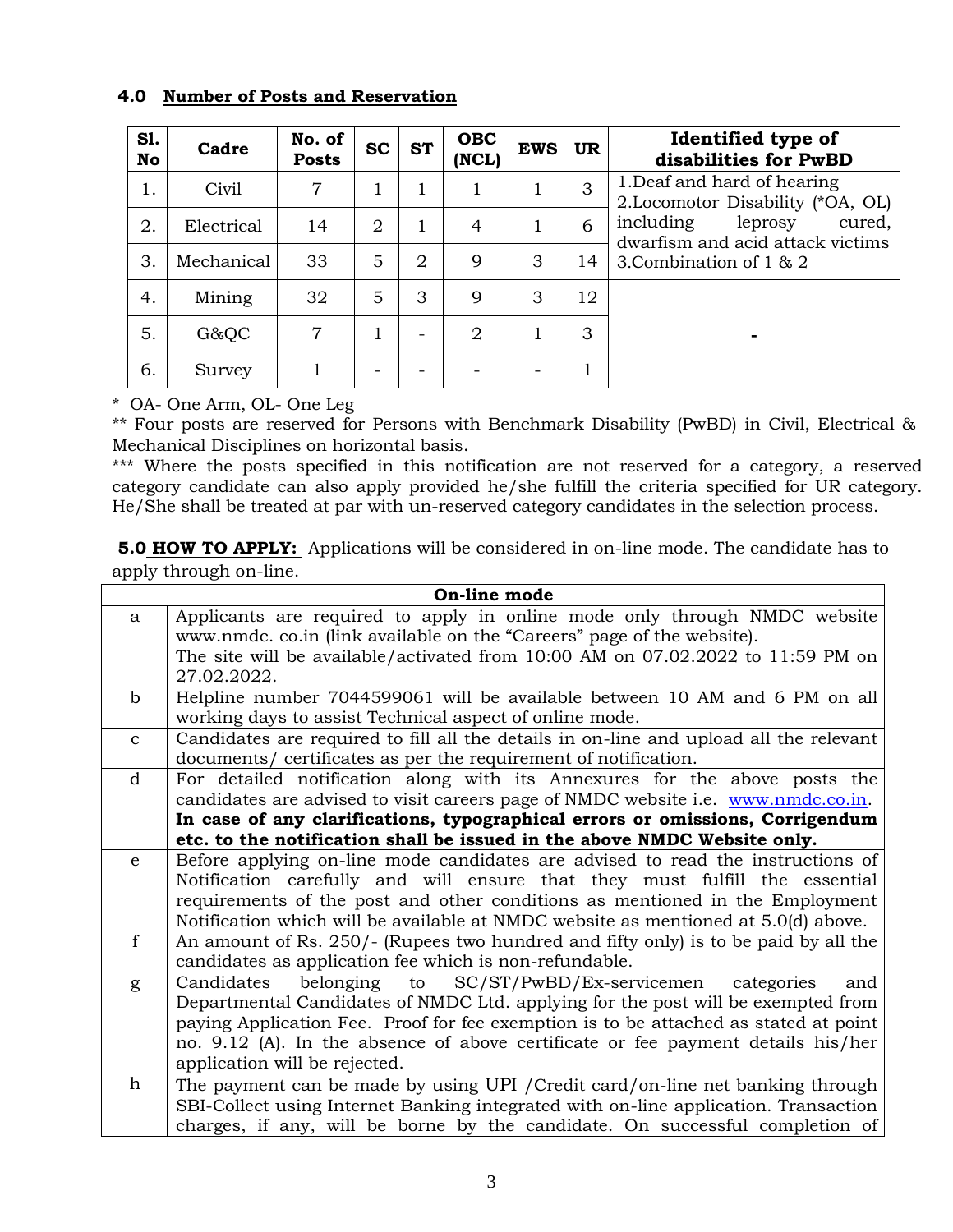|                | transaction, application form with Unique Transaction number and application<br>number will be generated which is to be printed for record. If the candidate does<br>not receive the application form with Unique Transaction number his/her on-line<br>application will not be considered complete and he/she will have to make payment<br>again. Failed transaction will be automatically refunded to the same account from<br>which payment was originally made, within 10 working days. |
|----------------|---------------------------------------------------------------------------------------------------------------------------------------------------------------------------------------------------------------------------------------------------------------------------------------------------------------------------------------------------------------------------------------------------------------------------------------------------------------------------------------------|
| $\overline{i}$ | Application fee once paid will not be refunded or adjusted against any further<br>notifications, also in case of cancellation of the notification for which application<br>fee paid.                                                                                                                                                                                                                                                                                                        |
| $\mathbf{i}$   | Before applying their Online application candidates are advised to keep the soft<br>copy of the documents i.e. (i) recent passport size photograph (ii) Matriculation<br>/10 <sup>th</sup> certificate (iii) Certificates in support of Qualification & Experience<br>(iv)Caste/Category Certificate, SC/ST/OBC(NCL)/EWS/Disability Certificate<br>etc. as applicable (v) Scanned signature etc.                                                                                            |
| $\mathbf k$    | After applying "online", the candidate is required to download the hard copy of<br>filled in application form and keep the printout of the Registration form which will<br>be generated by the system after successful registration.                                                                                                                                                                                                                                                        |
|                | Call letters/admit cards will be send through post/email. Call letters/admit cards<br>can also be generated from Careers page of NMDC website. NMDC will not be<br>responsible for any loss of email sent due to invalid/wrong email id provided by the<br>candidate or postal delay/ non receipt of information by post. Only those<br>candidates will be allowed to appear for Written Test/Supervisory Skill Test who<br>will produce valid call letter/admit card.                      |
| m              | The candidates will be issued call letter / admit card based on their<br>declaration in the Online application. Mere issue of call letter /admit card<br>does not indicate that the eligibility of the candidate has been confirmed.<br>The eligibility of the candidate will be confirmed after Document Verification                                                                                                                                                                      |
|                | at the time of Supervisory Skill Test.                                                                                                                                                                                                                                                                                                                                                                                                                                                      |
| $\mathbf n$    | Candidates are required to mention their date of birth and name as per<br>Matriculation/10 <sup>th</sup> class certificate issued by the recognized Board.                                                                                                                                                                                                                                                                                                                                  |

#### **6.0 Mode of Selection:**

**6.1** The mode of selection for the above posts will consist of the following:

| <b>Stage</b> | Mode of selection      | <b>Max Marks</b>     |
|--------------|------------------------|----------------------|
|              | Written Test           | 100                  |
|              | Supervisory Skill Test | Qualifying in nature |
| Total Marks  |                        | 100 marks            |

**6.2** Eligible candidates will be required to appear for Written Test consisting of Multiple Choice Questions in any of the centres as decided by the Management. For answering the questions, Optical Mark Reader/Optical Mark Recognition (OMR) sheet will be provided or any other mode as decided by NMDC Ltd.

**6.3** Languages for Written Test will be in Hindi & English which will consist of objective type multiple questions.

**6.4** The candidates will be called for Supervisory Skill Test on the basis of performance in the Written Test by following reservation policy. However, the candidate should secure minimum marks in Written Test, which is as follows:

"SC/ST/PwD-40 marks, OBC (NCL)-45 marks and UR & EWS - 50 marks".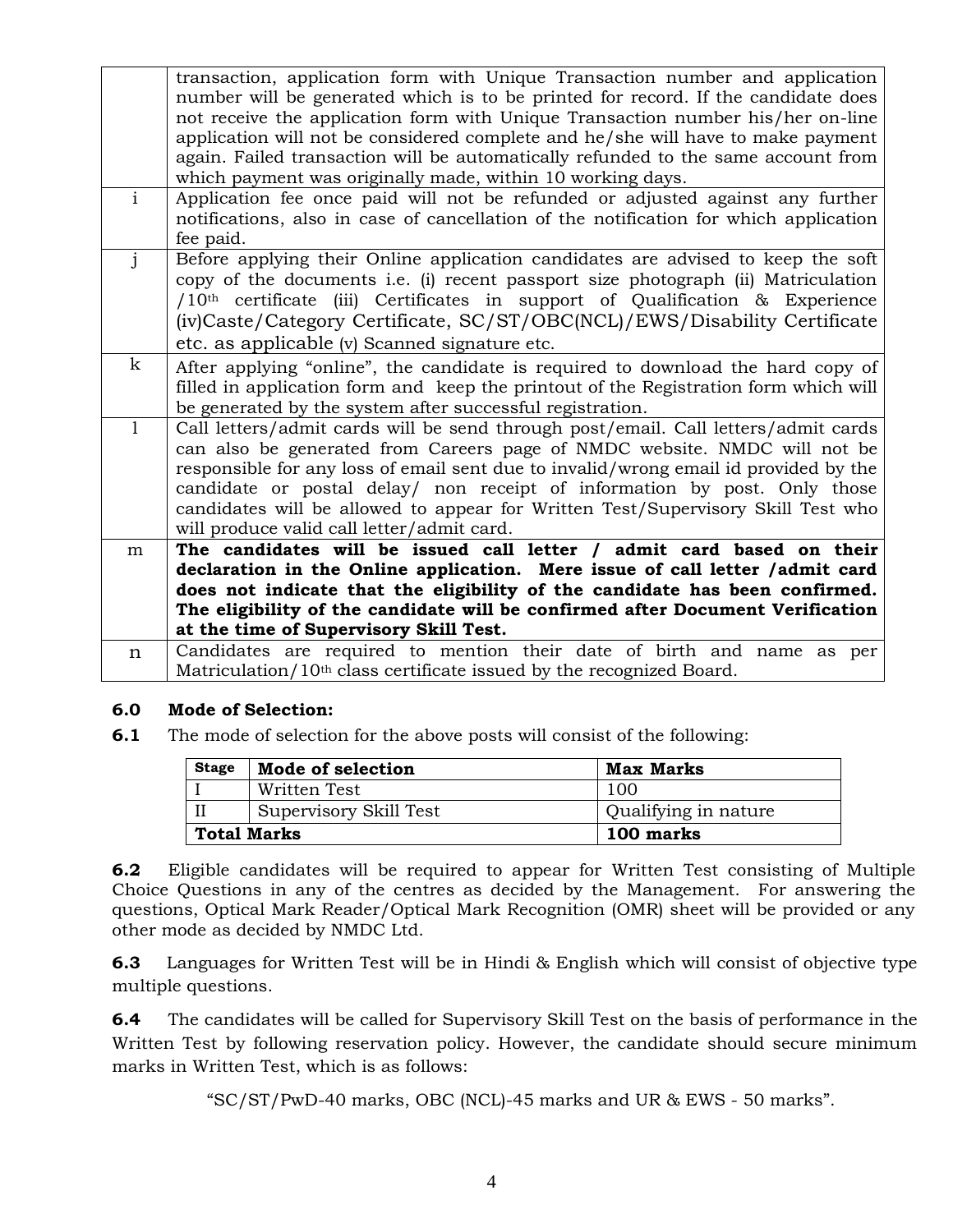**6.5 Supervisory Skill Test:** There will be Supervisory Skill Test which is qualifying in nature. The qualifying marks in Supervisory Skill Test (out of a total of 100 marks) will be as under:

- (i) 40% marks for UR/EWS Candidates
- (ii) 37% marks for OBC (NCL) Candidates and
- (iii) 30% marks for SC/ST/PwD

**7.0 Ratio of candidates to be called for (Supervisory Skill Test):** The candidates will be called for Supervisory Skill Test in the ratio of 1:3 which is on the basis of marks obtained in the Written Test, discipline wise/category wise. In case, two or more candidates in the same discipline/category has secured equal marks in the Written Test and the ratio of 1:3 is increasing, in such case all those candidates secured equal marks will be called for Supervisory Skill Test irrespective of the above ratio.

**7.1** The candidates who have attended for Supervisory Skill Test and failed to secure above qualifying marks stand disqualified for considering their candidature in final merit list.

**7.2 Procedure for Supervisory Skill Test:** The Supervisory Skill Test will be conducted in the respective discipline which is mandatory. The Supervisory Skill Test is qualifying in nature and its marks will not be included in the Written Test marks. Final selection is on the basis of Written Test subject to qualifying in Supervisory Skill Test and further subject to clause no. 7.1 above.

**7.3** The merit list of the candidates for Supervisory Skill Test and also for final selection will be prepared discipline -wise on the basis of performance in the Written Test.

**7.4** NMDC reserves the right to cancel/withdraw any question/questions from the Written Test if required under any circumstances.

# **8.0 Verification of Documents with originals:-**

The candidates who will be called for Supervisory Skill Test are required to produce original documents/ testimonials, along with self-attested photo copies, in support of Age, Qualification, Experience, Caste, etc. for verification of their eligibility as per notification at the time of Supervisory Skill Test. In case the candidate(s) do not produce / submit the required documents before attending for Supervisory Skill Test, the candidate(s) will not be permitted to attend the Supervisory Skill Test. The decision of NMDC Management is final in this regard.

# **9.0 GENERAL CONDITIONS:**

9.1 The date of birth as well as the name of the applicant will invariably be taken from Matriculation/10th class certificate issued by the recognized Board and no other proof of date of birth and name shall be accepted.

9.2 The cut-off date for reckoning eligibility for educational qualification, age and experience will be the last date for submitting on-line application as mentioned at point no. 5(a) of this notification. In case, the last date of submitting of application is extended, the original cutoff date for reckoning eligibility will remain unchanged.

9.3 The prescribed minimum educational qualifications are mandatory and in absence of the same any higher qualification even if possessed by the candidate does not make any candidate eligible to be called for Written Test/Supervisory Skill Test.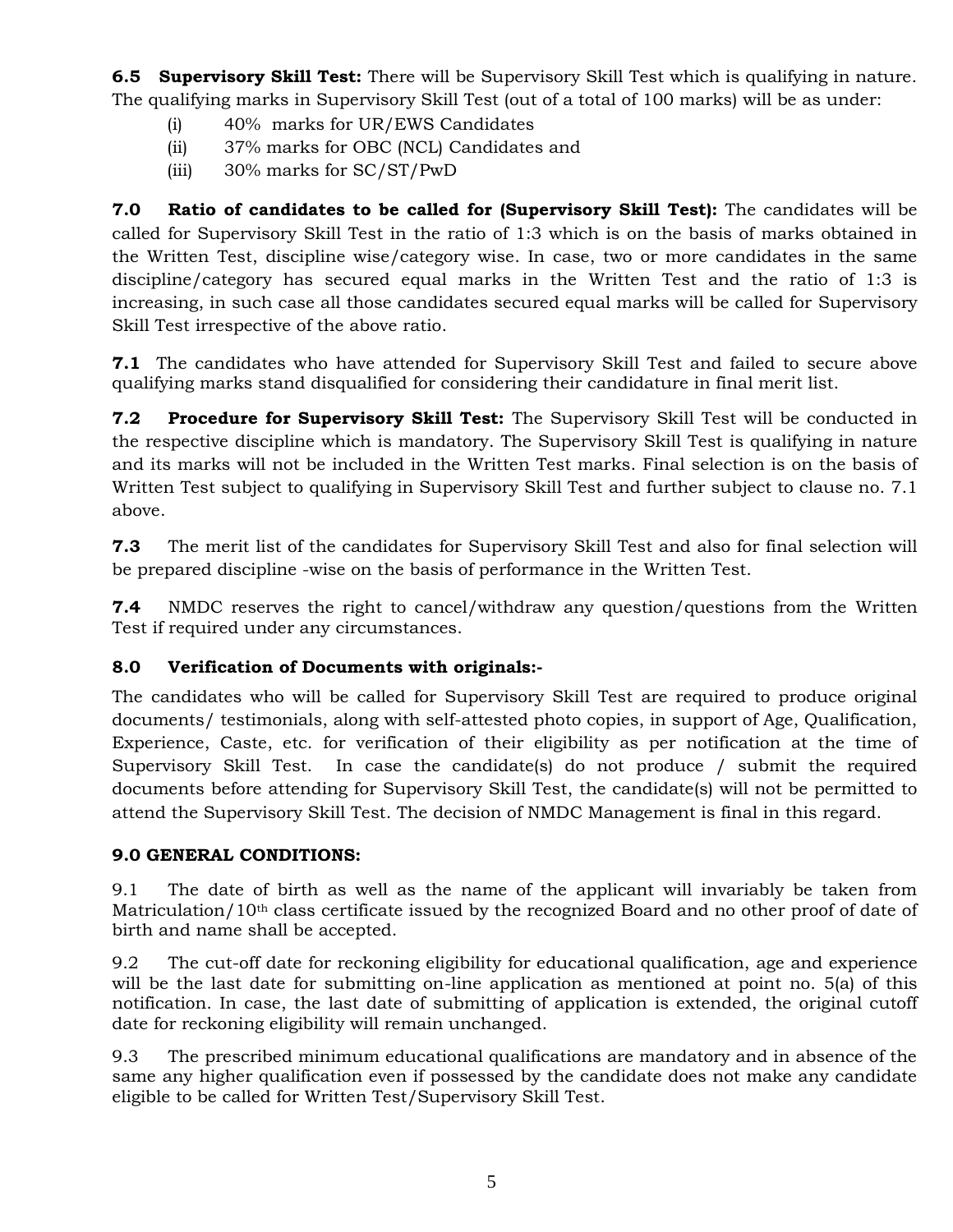9.4 NMDC Management reserves the right to alter/ fix the criteria for calling the candidates for Written Test/Supervisory Skill Test on the basis of qualification, experience, if any etc. depending upon the number of applications received. After screening the applications, the candidates will be called for Written Test.

9.5 During recruitment process, if any information provided by the candidate is found incorrect/incomplete or it is not conformity with eligibility criteria as specified in the notification for the above post or if it is found that candidate has concealed / distorted any material information his/her candidature will be cancelled at any stage during the recruitment process or even after selection.

9.6 Mere fulfilling of the minimum criteria will not vest any right in candidates for being called for different stages of recruitment process. Depending upon response and requirement, the management reserves the right to raise/relax/cancel/modify/alter the entire recruitment/selection process, if need so arises, without issuing any further notice or assigning any reason whatsoever. Decision of management to call the candidates for selection shall be final. No interim correspondence will be entertained.

9.7 The candidates selected for the post of Junior Officer (Trainee) will be posted initially at the Projects. However, they will be posted in any of the Mines/Units/Offices of NMDC Ltd as per requirements at any stage during service of the candidate in NMDC Ltd and they may be assigned job/functions/assignments as per the business requirement of the Company.

9.8 In case of any typographical errors or omissions, clarification, corrigendum to the notification shall be issued in NMDC website only. In such cases, the last date of registration of applications will also be extended. In general, no modification in notified specifications / criteria would be made after issue of employment notification.

9.9 **Before applying Online, all the candidates must fulfill the essential requirements of the posts and other conditions stipulated in the advertisement. They are advised to satisfy themselves before applying. No enquiry asking for advice as to eligibility will be entertained. While applying for above posts, the applicant should ensure that he/she fulfills all the eligibility and other criteria mentioned above as on the cutoff date and that the particulars furnished are correct in all respects.**

9.10 Outstation SC/ST/PwD/Ex-servicemen candidates called and attended for Written Test and all the Outstation candidates called and attended Supervisory Skill Test will be reimbursed Travelling Allowance of second A/C Two Tier Rail / Bus fare on production of Railway /Bus tickets by shortest route as per rules. Proforma of Travelling Allowance is available as Annexure –I in the notification of NMDC web site.

9.11 At the time of attending before Written Test/Supervisory Skill Test candidates are required to submit duly filled in Travelling Allowance form along with its required travelling tickets in original for its re-imbursement to the candidates as per eligibility. However, the said Travelling Allowance will be paid through e-payment by NMDC in due course.

9.12(A) Candidates belonging to SC/ST/OBC (Non Creamy Layer)/EWS/PwD/Ex-servicemen category should attach a copy of caste /permanent Certificate as applicable in the prescribed proforma specified by Govt. of India. The OBC certificate submitted by the candidate should be issued within 06 months from the date of Supervisory Skill Test and as per the orders contained in Department of Personnel and Training, Ministry of Personnel, Public grievance and Pensions, New Delhi, Office Memorandum No.36012/22/93-Estt(SCT) dated 08.09.93 and should clearly indicating that the candidate does not belong to the persons/sections (Creamy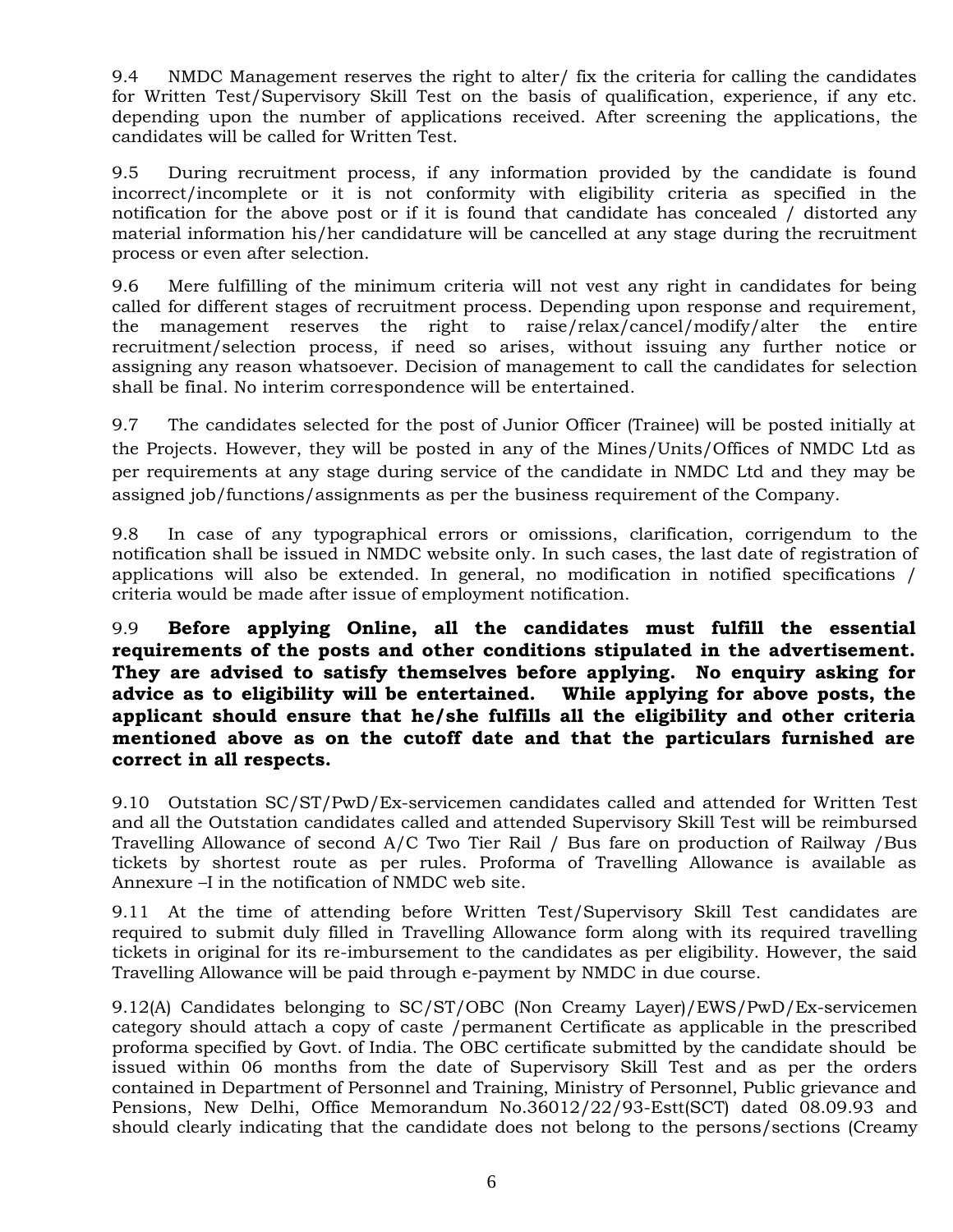Layer) as mentioned in column-3 of the Schedule of the above referred Office Memorandum dated 8.9.93 and also belong to the community listed as OBC by Government of India as per latest directives issued by Government of India.

9.12(B) Candidates seeking reservation under EWS will have to attach, an Income and Asset Certificate issued by the Competent Authority. The prescribed format and the competent authority for the said certificate have been mentioned in DOPT Office Memorandum No.36039/1/2019 dated 31.1.19 (EWS Certificate Format attached as Annexure-IV).

9.12(C) Category (SC/ST/OBC-NCL/EWS/PwD) once filled in the online application form will not be changed and no benefit of other category will be admissible later on.

9.12 (D) Wherein in any recruitment year any vacancy earmarked for EWS category cannot be filled up due to non-availability of a suitable candidate belonging to EWS, such vacancies for that particular recruitment year shall not be carried forward to the next recruitment year as backlog and the vacancy will be filled by other than EWS candidate.

9.13 If the SC/ ST/ OBC/EWS/PwD certificate has been issued in a language other than English/Hindi, the candidates will be required to attach a self-certified translated copy of the same either in English or Hindi.

9.14 Ex-servicemen are required to produce equivalence certificate of his/her qualification acquired by him issued by the competent authority at the time of Supervisory Skill Test. In absence of the above, candidates shall not be allowed to appear in the Supervisory Skill Test.

9.15 The prescribed Travelling Allowance claim form (Annexure-I), Caste Certificates for SC/ST (Annexure-II), OBC (NCL) Certificate (Annexure-III) & EWS Certificate (Annexure-IV) are available in the notification on the Careers page of NMDC website i.e. [www.nmdc.co.in](http://www.nmdc.co.in/) only.

9.16 Information regarding Written Test will be provided in the Admit Card/Call Letter which will be obtained at Careers Page of NMDC website and candidates will be intimated for the same through their email etc. No other communication will be sent to the candidates for Written Test/Supervisory Skill Test.

9.17 The candidates applying for the recruitment should ensure that they fulfill all eligibility conditions for the post against which they apply. Their admission at all the stages of selection process will be purely provisional subject to satisfying the prescribed eligibility condition. Mere applying through online mode and issue of unique ID for online application / call letter /admit card to the candidate will not imply that his / her candidature has been finally cleared by NMDC. NMDC takes up verification of eligibility conditions with reference to original documents of the shortlisted candidates at the time of Supervisory Skill Test.

9.18 The term departmental candidates means only those candidates who are currently working with NMDC as permanent employees.

9.19 Depending upon the suitability of the candidates the selected candidate will be offered for the post of Junior Officer (Trainee) and they will be paid stipend as mentioned in the notification. After successful completion of training, they will be placed at regular scale of pay.

9.20 Apart from Pay and Allowances, other benefits viz. PRP, HRA, CPF, Gratuity, Medical facilities, Group Insurance etc., as per rules will also be admissible.

9.21 No interim correspondence will be entertained on any account during recruitment process. **Canvassing in any form will be treated as disqualification**.